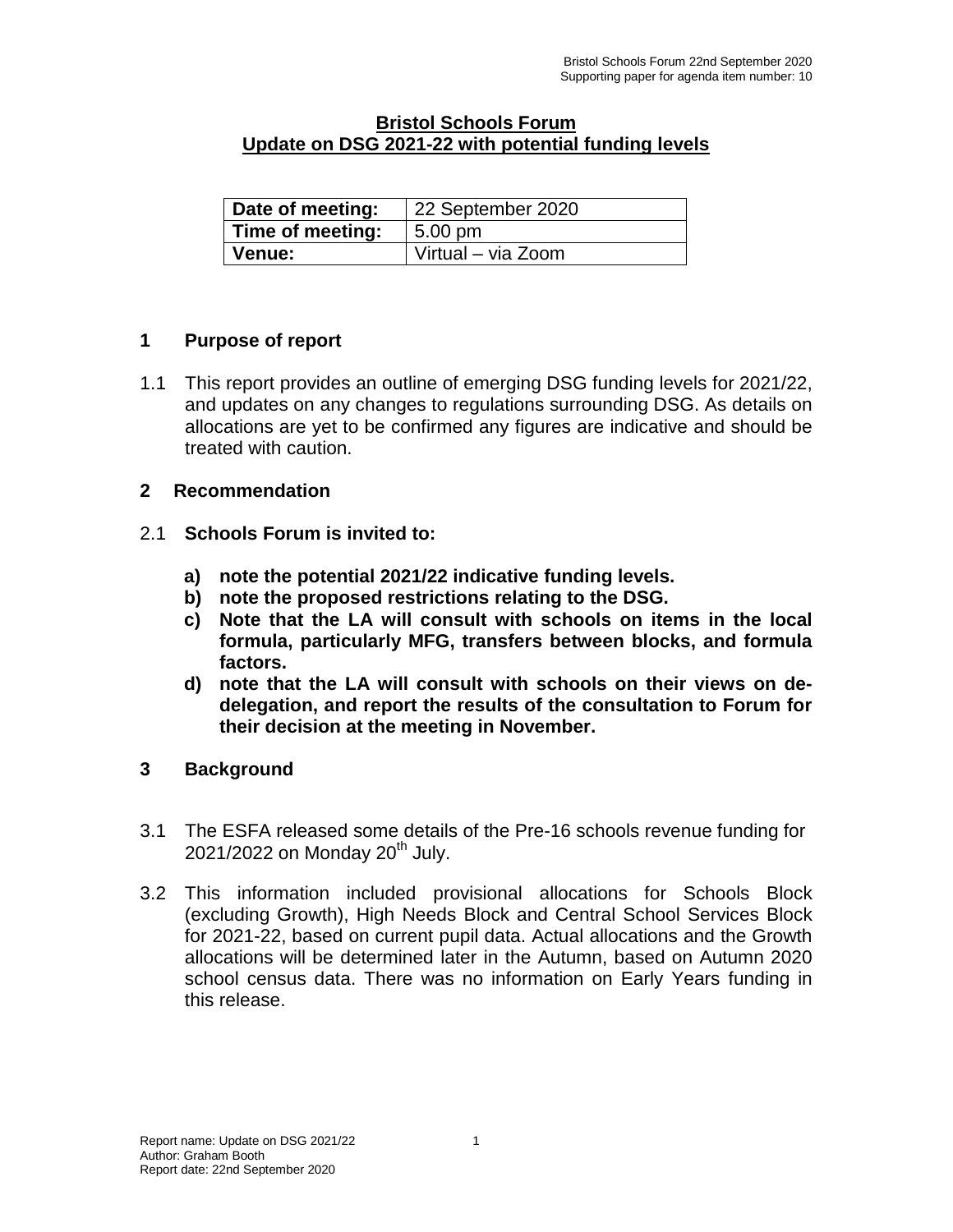- 3.3 For 2021/22 the 2019 update to the Income Deprivation Affecting Children Index has been incorporated into the allocations, meaning deprivation data used for calculating the formula is the latest data.
- 3.4 Whilst funding in schools and high needs blocks is distributed to individual LAs using National Funding Formula (NFF), the LA retains discretion over the local formula in to distributing the schools block to individual schools.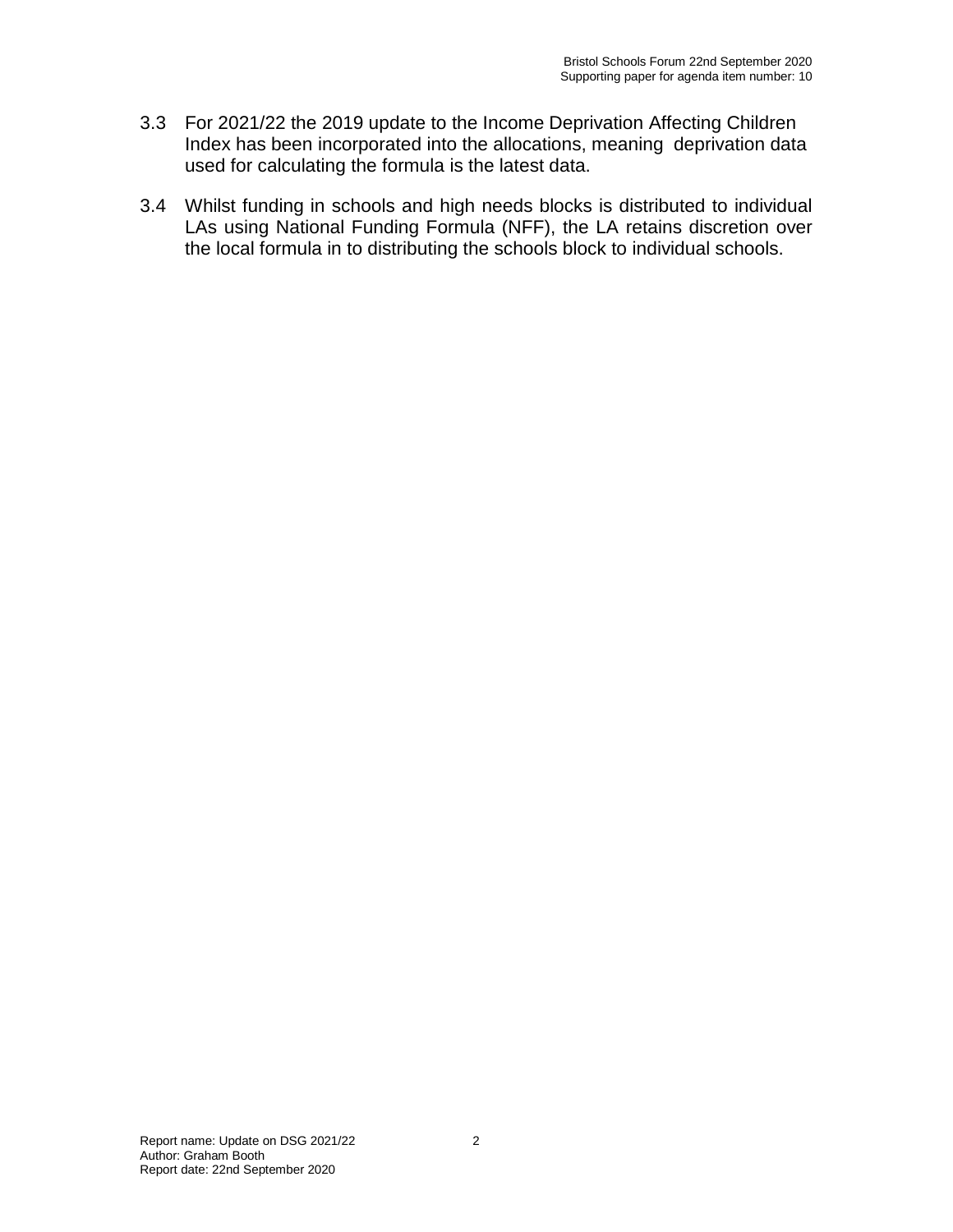# **4 Funding levels for 2021/22**

- 4.1 The announcement has stated that national funding for schools will increase by 4% overall, as compared to 2020/21. The funding floor will allocate at least 2% more in pupil-led funding per pupil, and there is an increase in the NFF minimum per pupil funding. Primary age is increasing, from £3750 to £4180 and Secondary is increasing KS3 from £4800 to £5215, and KS4 from £5300 to £5715.
- 4.2 Included within these uplifts is the announcement that the key factors in the NFF are seeing the unit values raised by 3%, and that part of the increase in the minimum funding levels is due to the incorporation of the Teachers' Pay and Teachers' Pensions grants into the unit value. The NFF is incorporating these grants into the minimum funding at the rate of £180 for primary pupils and £265 for secondary pupils.
- 4.3 The provisional Schools Block allocation for Bristol has been published at £291.7m, with actual allocations expected to be published in December 2020.
- 4.4 The treatment of the teachers' pay grant and the teachers' pension grant is changing in 2021/22, with the announcement stating that the funding of these grants (including the supplementary fund) has been added to the Schools Block from 2021 to 2022. The value of the Teachers' Pay grant in 2020/21 is being paid at the rate of £19.59 for Primary pupils and £28.84 for Secondary pupils and the value of the Teachers' Pensions Grant is being paid at the rate of £55.36 for Primary pupils and £81.49 for Secondary pupils. These are the April to August rates and we are still awaiting the announcement of September to March rates.
- 4.5 Nationally high needs funding is to increase by £730m for 2021/22, with each LA receiving an increase of at least 8% per head of population, compared to 2020/21. The provisional High Needs Block allocation for Bristol has been published at £66.9m (a £6.1m increase from 2020/21), with actual allocations expected to be published in December 2020.
- 4.6 As with Schools Block mainstream funding the teachers' pay grant and the teachers' pension employer contribution grant amounts for High Needs have been incorporated within the block.
- 4.7 Nationally central schools services funding in 2021 to 2022 will increase by 4% for the ongoing responsibilities that local authorities continue to have for all schools, while funding for historic commitments within this block will decrease by a further 20%. The provisional Central School Services Block allocation for Bristol has been published at £2.6m, with actual allocations expected to be published in December 2020. This is an overall reduction of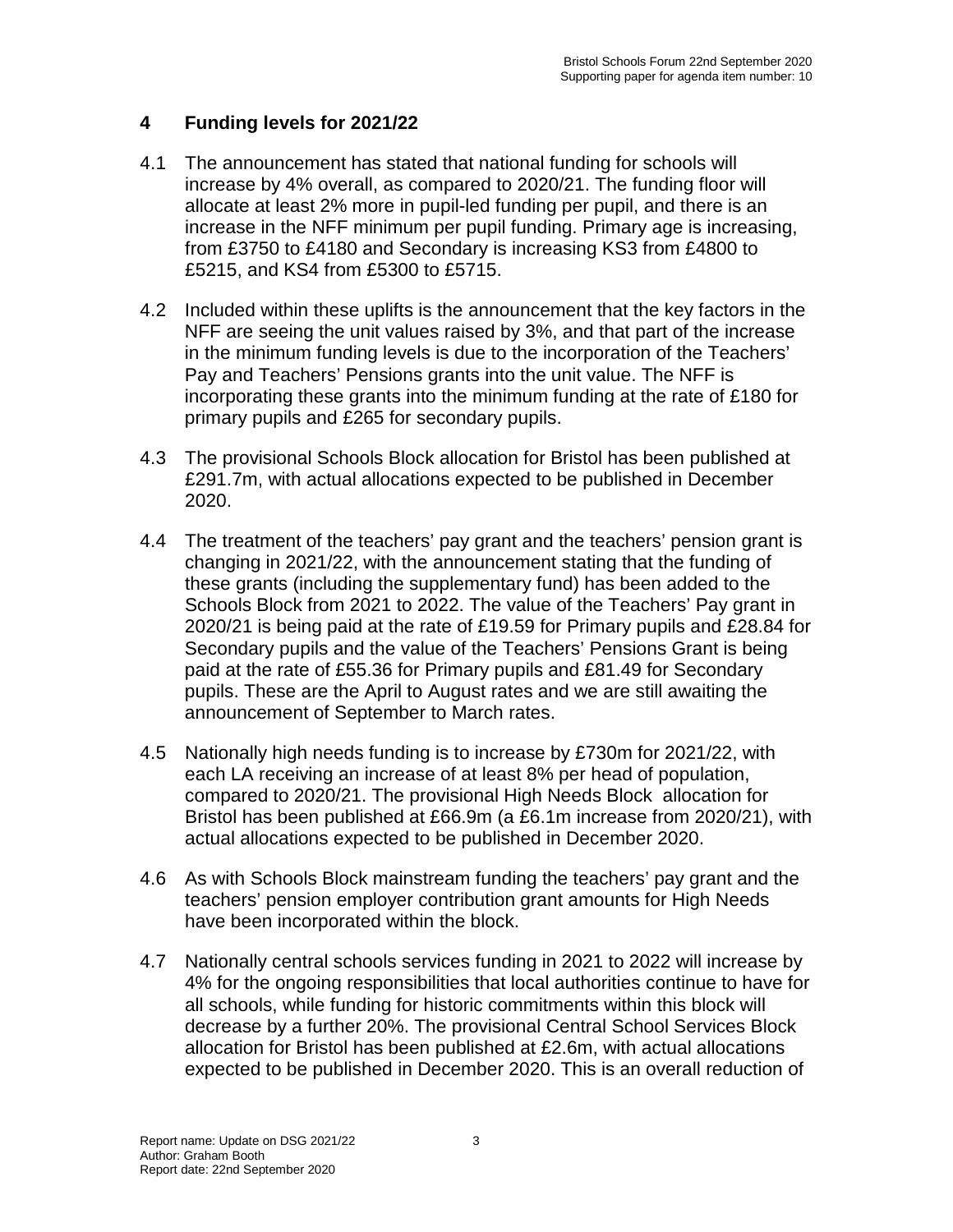£72k reflecting a £186k reduction in historical prudential borrowing, offset by an increase in funding for ongoing responsibilities.

- 4.8 These provisional allocations are based on 2020/21 data. Final allocations of the 2021/22 funding will use information from the Autumn census are expected to be issued in December 2020.
- 4.9 Table 1 shows the potential increases in DSG funding for Bristol for 2021/22.

| <b>Comparative allocations</b>       | 2020/21<br><b>DSG</b><br>allocation | Pay and<br><b>Pension</b><br><b>Grants</b><br>Apr-<br><b>August</b><br>2020/21 | <b>Estimated</b><br>Pay and<br><b>Pension</b><br>grant<br>allocations<br>Sept-March<br>2020/21 | Total:<br>2020/21<br><b>DSG plus</b><br><b>Estimated</b><br>$grants - to$<br>enable<br>comparison. | Indicative<br>2021/22<br><b>DSG</b><br>allocation | %<br>increase |
|--------------------------------------|-------------------------------------|--------------------------------------------------------------------------------|------------------------------------------------------------------------------------------------|----------------------------------------------------------------------------------------------------|---------------------------------------------------|---------------|
|                                      | £m                                  |                                                                                |                                                                                                |                                                                                                    | £m                                                |               |
| Schools Block excl growth            | 271.2                               | 5.4                                                                            | 7.6                                                                                            | 284.2                                                                                              | 291.7                                             | 2.7%          |
| <b>Central School Services Block</b> | 2.7                                 |                                                                                |                                                                                                | 2.7                                                                                                | 2.6                                               | $-2.6%$       |
| <b>High Needs Block</b>              | 60.8                                | 0.4                                                                            | 0.5                                                                                            | 61.7                                                                                               | 66.9                                              | 8.5%          |
| <b>Total</b>                         | 334.7                               | 5.8                                                                            | 8.1                                                                                            | 348.5                                                                                              | 361.2                                             | 3.6%          |
|                                      |                                     |                                                                                |                                                                                                |                                                                                                    |                                                   |               |
| <b>Early Years</b>                   | 37.1                                |                                                                                |                                                                                                |                                                                                                    | No data                                           |               |

*Ignoring any changes in pupil numbers/characteristics*

*Allocations before any movements between blocks*

*Sept-March Pay & Pension Grant figures not known at this stage*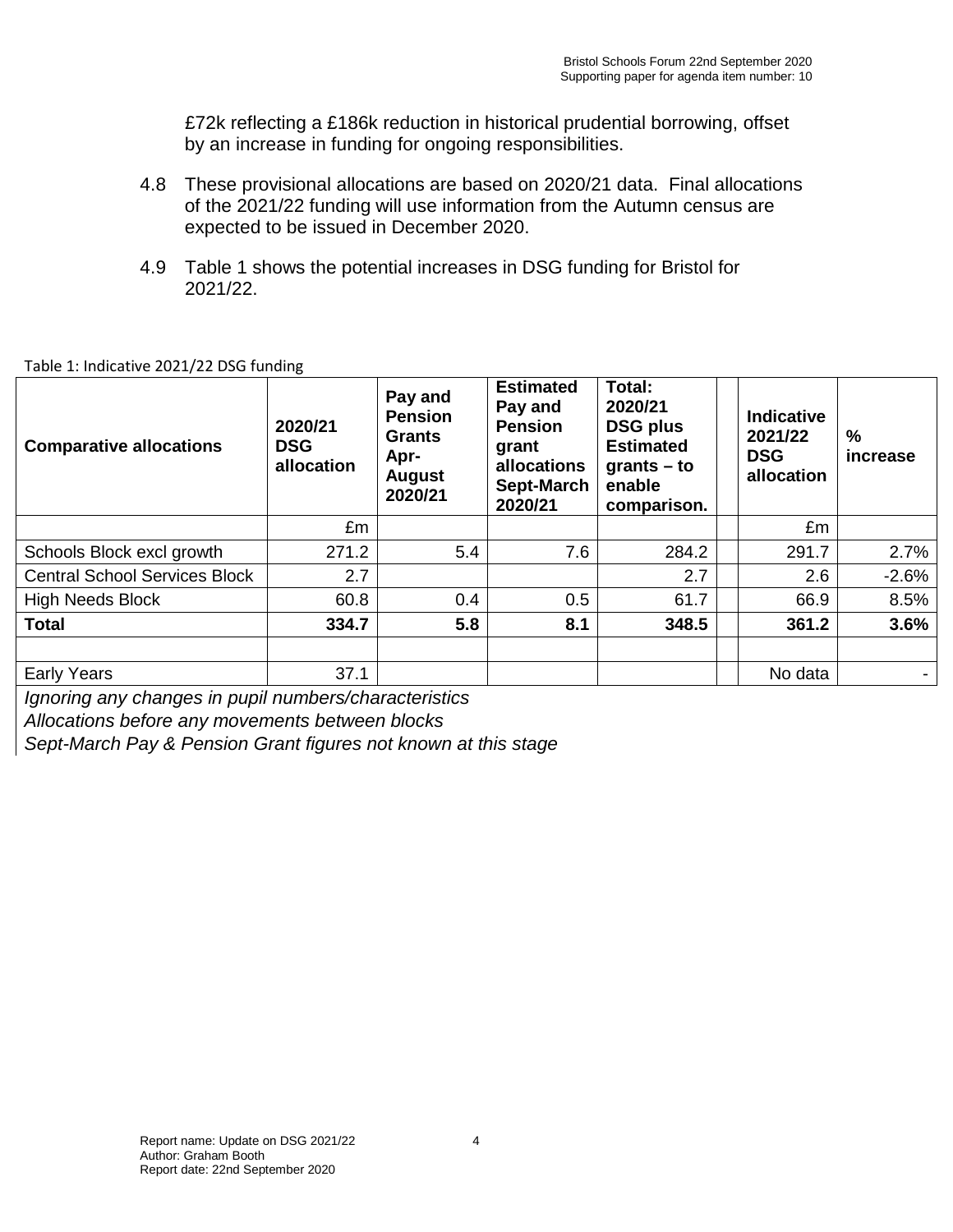## **5 Restrictions on use and allocations**

- 5.1 For 2021/22 we will continue to set a local schools formula. The government has confirmed again its intention to move to a single 'hard' national funding formula to determine every school's budget but no timescale for this change has been announced.
- 5.2 Minimum funding levels per pupil are set as described above and remain a mandatory factor in the local formula.
- 5.3 MFG for 2021/22 must be set at between +0.5% and +2%. An MFG of 0.5% was applied for 2020/21. Forum will need to discuss and agree what MFG rate is set for 202/22 within this range.
- 5.4 Local authorities will continue to be able to transfer up to 0.5% of their schools block to other blocks of the Dedicated Schools Grant (DSG), with schools forum approval with the caveat that the total schools block available for such transfers must exclude the additional funding local authorities have been allocated for the teachers' pay and pension grant, thereby guaranteeing that all of this funding remains with schools. A disapplication will be required for transfers above 0.5%, or for any amount without schools forum approval..
- 5.5 In 2020/21 we transferred £1.369m (0.5%) from the schools block to high needs block, this was matched by the LA and earmarked specifically to contribute towards the Education Transformation Programme.
- 5.6 Consultation will be carried out with schools, prior to the November forum meeting to seek their views of the following items;
	- Level of MFG to be applied.
	- Changes to formula factors
	- Transfers between blocks
- **6 De-delegation of services to Maintained Schools**